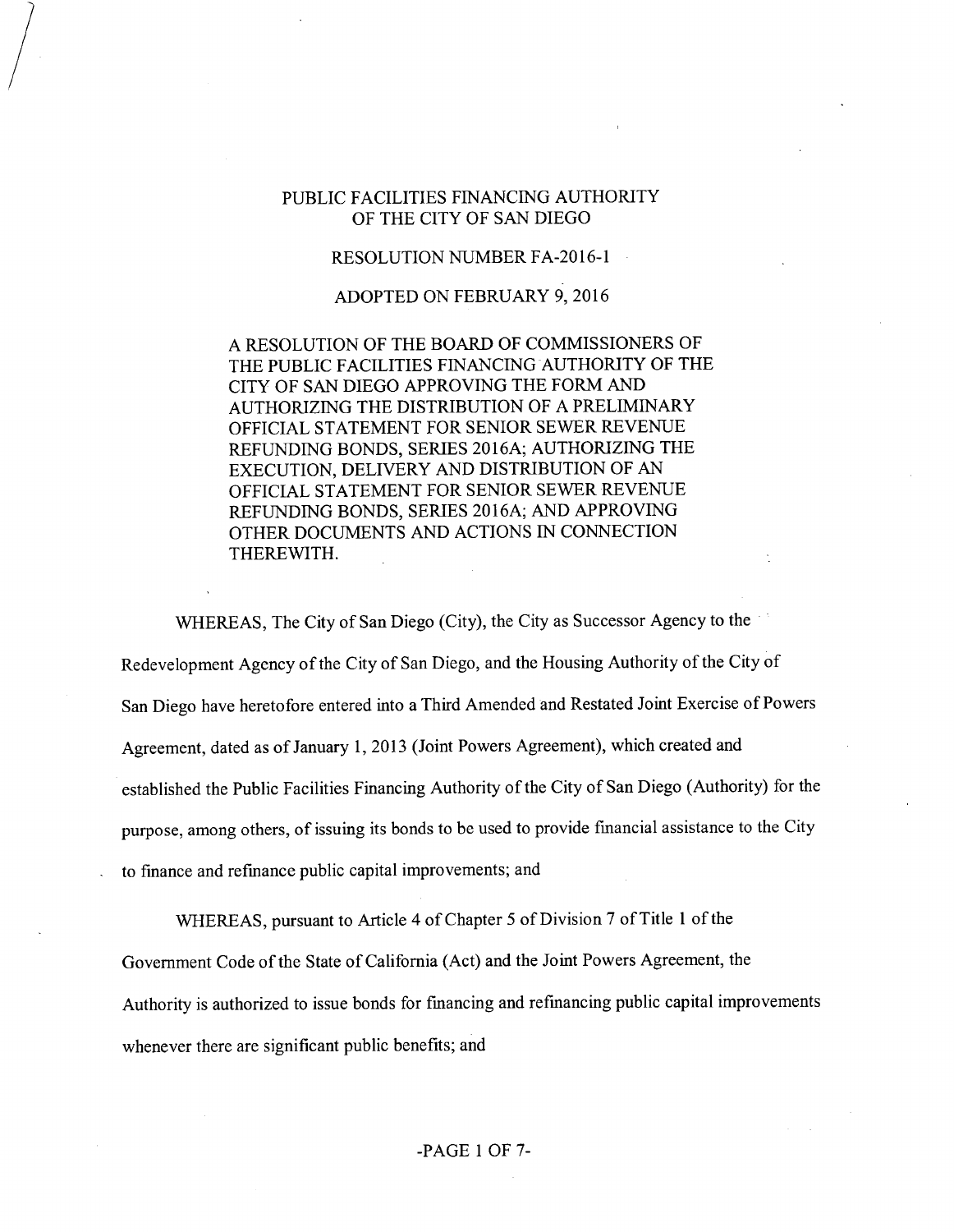WHEREAS, the Authority has previously issued and currently has outstanding \$307,540,000 aggregate principal amount of its Senior Sewer Revenue Bonds, Series 2009A, \$286,670,000 aggregate principal amount of its Sewer Revenue Refunding Bonds, Series 2009B, and \$62,855,000 aggregate principal amount of its Sewer Revenue Refunding Bonds, Series 2010A (collectively. Outstanding Refundable Senior Sewer Bonds), which were issued pursuant to an Indenture dated as ofMay 1, 2009, as amended (Original Indenture), supplemented by a First Supplemental Indenture dated as of June 1, 2009 and a Second Supplemental Indenture dated as of April 1, 2010 (the Original Indenture, as so supplemented, is referred to herein as the Indenture), each by and between the Authority and the trustee referred to therein (Trustee), to finance and refinance various components ofthe City's wastewater system; and

WHEREAS, the California State Water Resources Control Board (Water Control Board) has previously provided the City several loans to finance various components of the Wastewater System (collectively. Outstanding SRF Loans); and

WHEREAS, the Authority and the City have determined to (i) advance refund all or a portion ofthe Outstanding Refundable Senior Sewer Bonds, and/or (ii) current refund all or a portion of the Outstanding SRF Loans, through the issuance by the Authority of its Senior Sewer Revenue Refunding Bonds (Senior Sewer Revenue Refunding Bonds) when the opportunity is presented to lower financing costs; and

WHEREAS, pursuant to Resolution Number FA-2015-7, the Authority has authorized and approved the issuance and sale by the Authority of one or more series of its Senior Sewer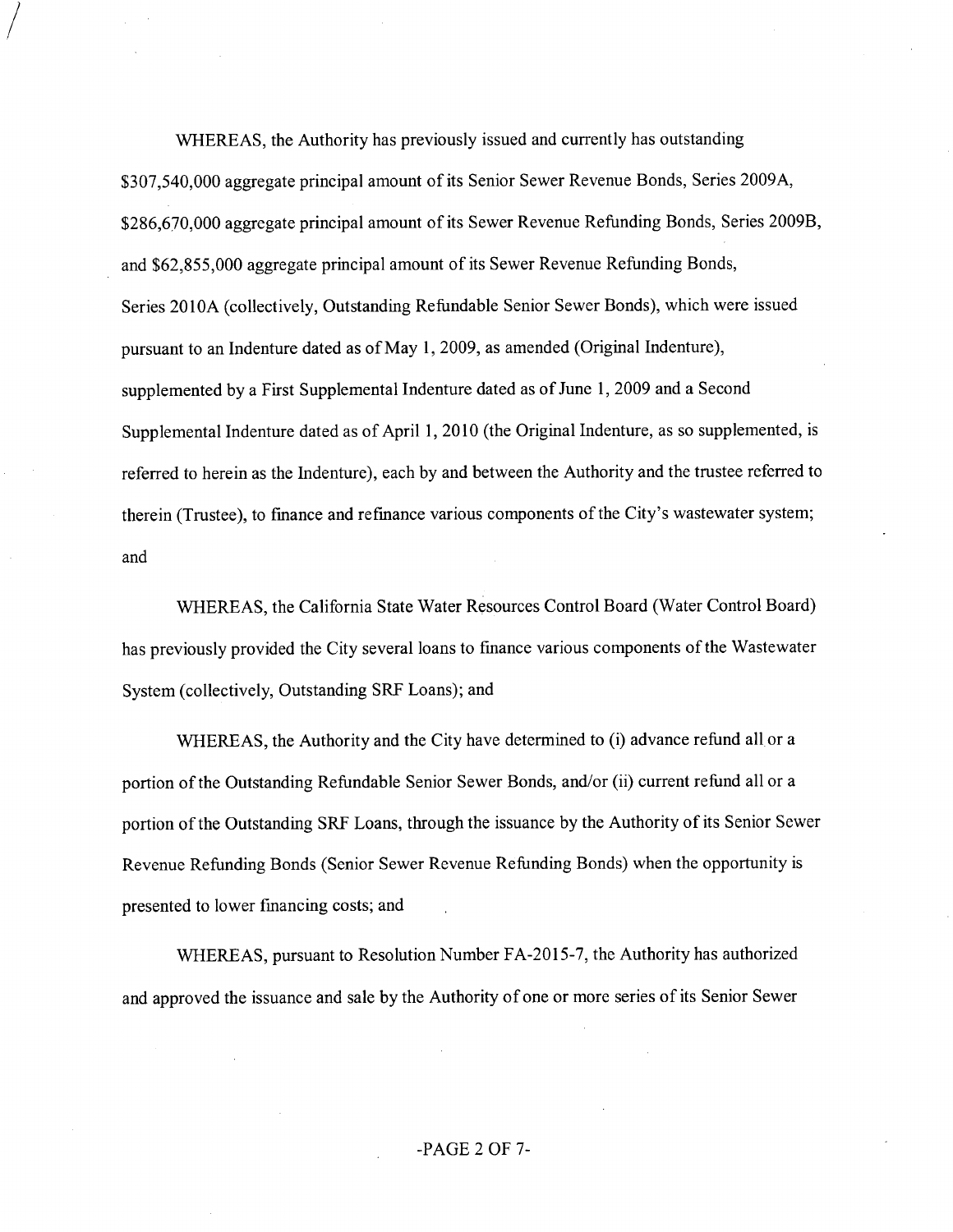Revenue Refunding Bonds, through one or more issuances, in an aggregate principal amount not to exceed \$848,080,000 (\$534,460,000 aggregate principal amount of which remains unissued); and

WHEREAS, on September 24, 2015, the Authority issued the first series of Senior Sewer Revenue Refunding Bonds authorized by Resolution Number FA-2015-7, designated as Public Facilities Financing Authority of the City of San Diego, Senior Sewer Revenue Refunding Bonds, Series 2015, in the aggregate principal amount of \$313,620,000; and

WHEREAS, the Authority and the City have determined that a second series of Senior Sewer Revenue Refunding Bonds, which shall be designated as Public Facilities Financing Authority of the City of San Diego Senior Sewer Revenue Refunding Bonds, Series 2016A (Series 2016A Bonds), be issued by the Authority in order to (i) advance refund and defease all or a portion of the Outstanding Refundable Senior Sewer Bonds, and/or (ii) current refund and prepay all or a portion of the Outstanding SRF Loans; and

WHEREAS, in order to, market and sell the Series 2016A Bonds, it is necessary that the Authority authorize and approve the distribution of a preliminary official statement and the execution, delivery and distribution of an official statement relating to the Series 2016A Bonds; and

WHEREAS, there has been presented to this meeting a proposed form of preliminary official statement for the Series 2016A Bonds (Preliminary Official Statement), which the underwriters for the Series 2016A Bonds (Underwriters) will use in marketing the Series 2016A Bonds; and

# -PAGE 3 OF 7-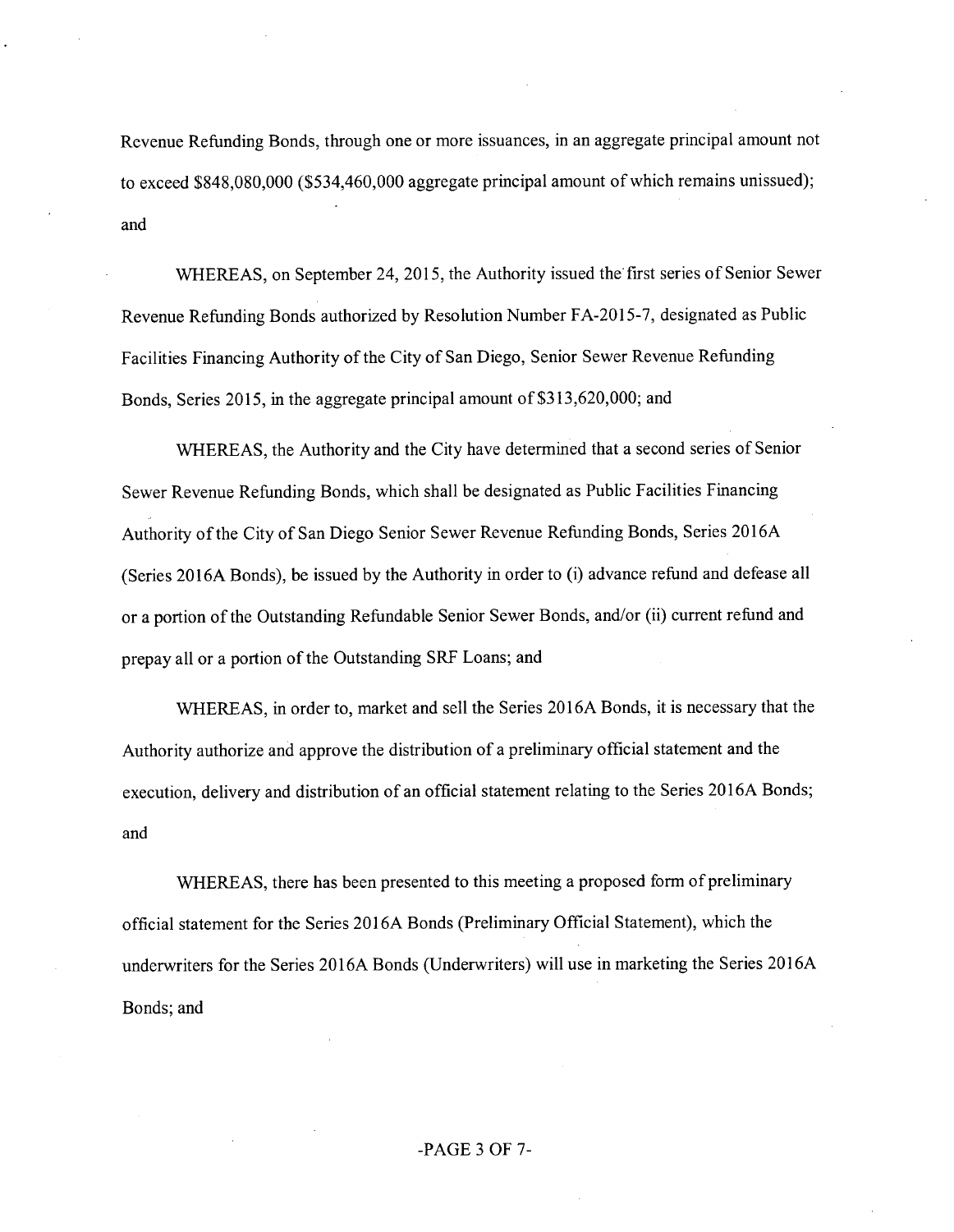WHEREAS, the City has selected (i) Wells Fargo Bank, National Association, Academy Securities, Inc., Drexel Hamilton, LLC, and Merrill Lynch, Pierce, Fenner & Smith Incorporated as the Underwriters of the Series 2016A Bonds, (ii) U.S. Bank National Association as the Trustee for the Series 2016A Bonds, and (iii) U.S. Bank National Association as the Escrow Agent for the Outstanding Refundable Senior Sewer Bonds to be advance refunded and defeased with a portion of the proceeds of the Series 2016A Bonds; and

WHEREAS, the Authority is authorized to undertake all of the actions described in this Resolution pursuant to the Constitution and applicable laws of the State of California; NOW, THEREFORE,

BE IT RESOLVED by the Board of Commissioners of the Public Facilities Financing Authority of the City of San Diego as follows:

Section 1. The Authority hereby finds and determines that the statements set forth above in the recitals to this Resolution are true and correct.

Section 2. The form and content of the proposed Preliminary Official Statement substantially in the form presented to and considered at this meeting, are hereby approved, with such changes thereto as any Chair of the Authority or Vice Chair of the Authority and each of them or any of their respective designees (each, an Authorized Signatory) may require or approve, such approval to be conclusively evidenced by the execution of the certificate described below by an Authorized Signatory. Each Authorized Signatory is hereby severally authorized and directed, for and in the name of and on behalf of the Authority, to execute and deliver an official statement with respect to the Series 2016A Bonds (Official Statement), in substantially the form of the final Preliminary Official Statement, with such changes thereto as such

### -PAGE 4 OF 7-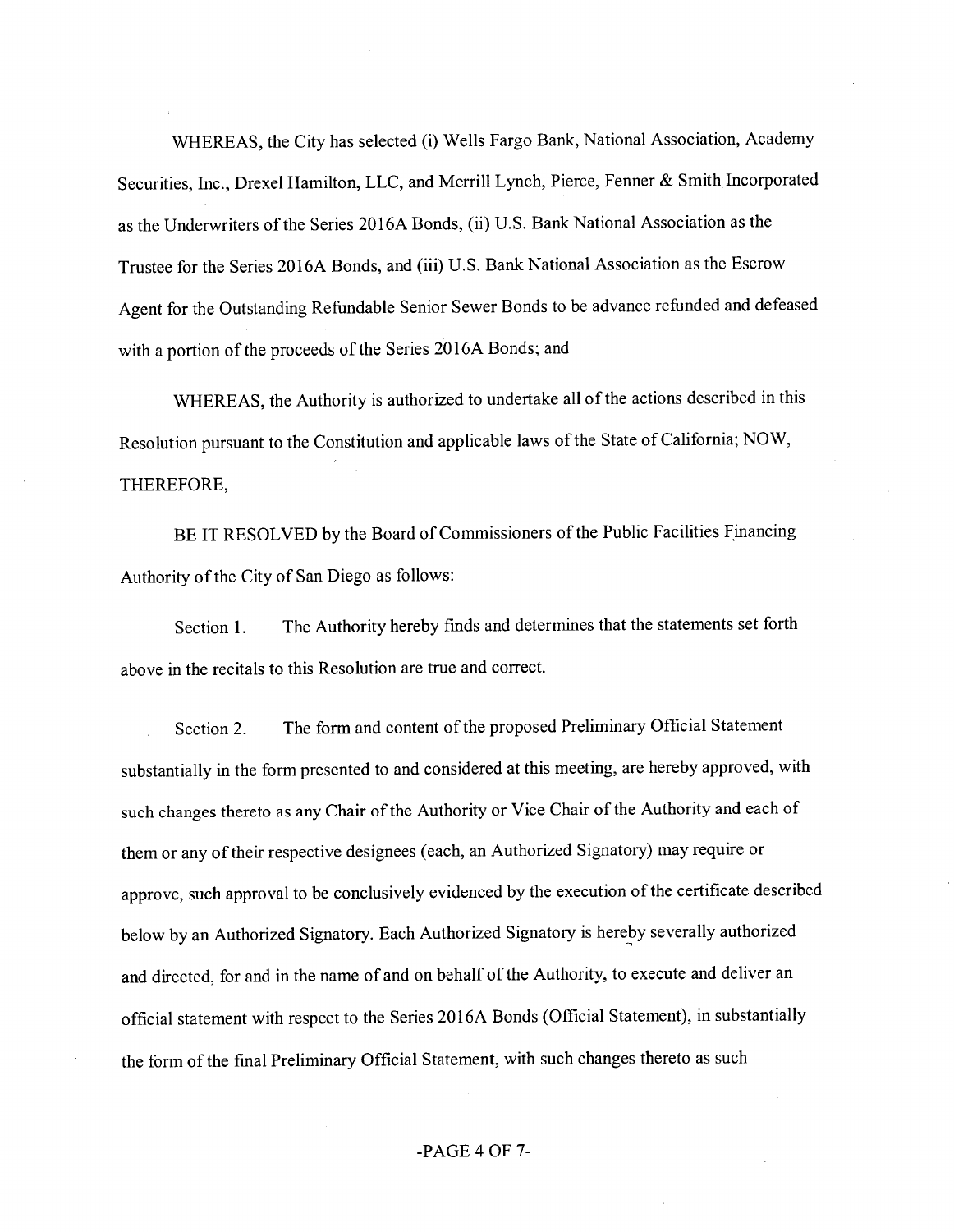Authorized Signatory executing and delivering such document shall determine to be necessary and desirable and shall require or approve and believes to be in the best interests of the Authority and the City, such requirement or approval to be conclusively evidenced by the execution and delivery thereof. The use and distribution of electronic or physical copies of the Preliminary Official Statement and the Official Statement to persons who may be interested in the purchase of Series 2016A Bonds is hereby authorized and approved. Each Authorized Signatory, acting alone, is hereby authorized to certify on behalf of the Authority that the Preliminary Official Statement is deemed final as of its date, within the meaning of Rule  $15c2-12$  promulgated by the Securities and Exchange Commission (except for the omission of certain information as permitted by such Rule) (15c2-12 Certificate).

Section 3. The selection of (i) Wells Fargo Bank, National Association, Academy Securities, Inc., Drexel Hamilton, LLC, and Merrill Lynch, Pierce, Fenner & Smith Incorporated as the Underwriters of the Series 2016A Bonds, (ii) U.S. Bank National Association as the Trustee for the Series 2016A Bonds, and (iii) U.S. Bank National Association as the Escrow Agent for the Outstanding Refundable Senior Sewer Bonds to be advance refianded and defeased with a portion of the proceeds of the Series 2016A Bonds, is hereby confirmed.

Section 4. All actions heretofore taken by any Authorized Signatory or by any officers, employees, agents or directors of the Authority in connection with or related to the Preliminary Official Statement or the Official Statement, are hereby approved, confirmed and ratified. Any Authorized Signatory, the Secretary of the Authority, the General Counsel to the Authority and any other officers, employees, agents and directors ofthe Authority are, and each ofthe foregoing acting alone or through their specified designee, is hereby authorized and directed, for and in the name and on behalf of the Authority, to do any and all things, take any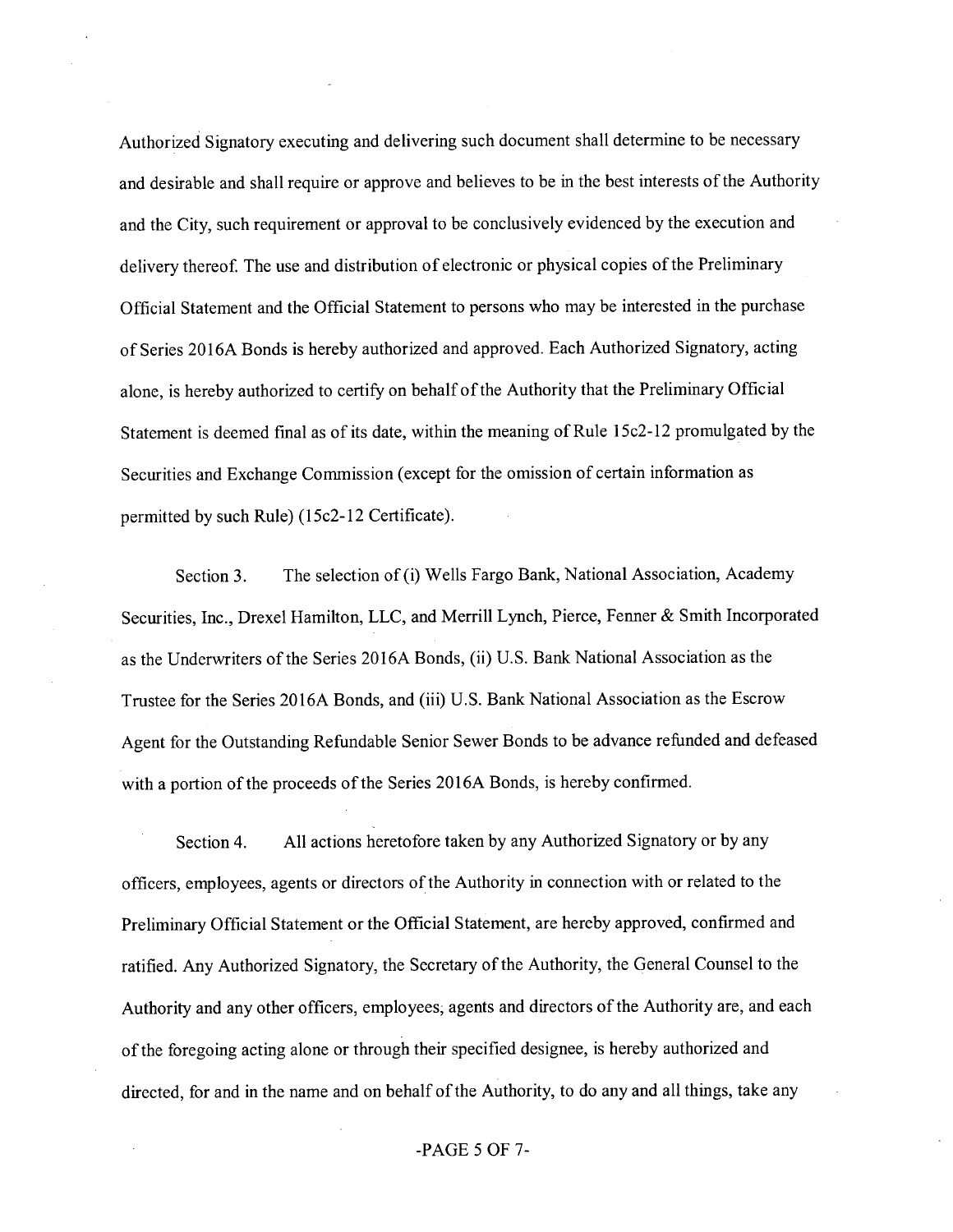and all actions, and execute and deliver such documents, agreements and eertificates, which they, or any of them, may deem necessary or advisable to effectuate the purposes of this Resolution and to consummate the transactions authorized hereby. In addition, any Authorized Signatory is hereby authorized to approve additions and ehanges to the Preliminary Official Statement, as any Authorized Signatory shall determine are necessary or desirable and shall require or approve and that such Authorized Signatory believes to be in the best interests of the Authority, such determination shall be conclusively evidenced by the execution and delivery of the 15c2-12 Certificate.

Section 5. This Resolution shall take effect immediately upon its adoption.

[Remainder of Page Left Intentionally Blank]